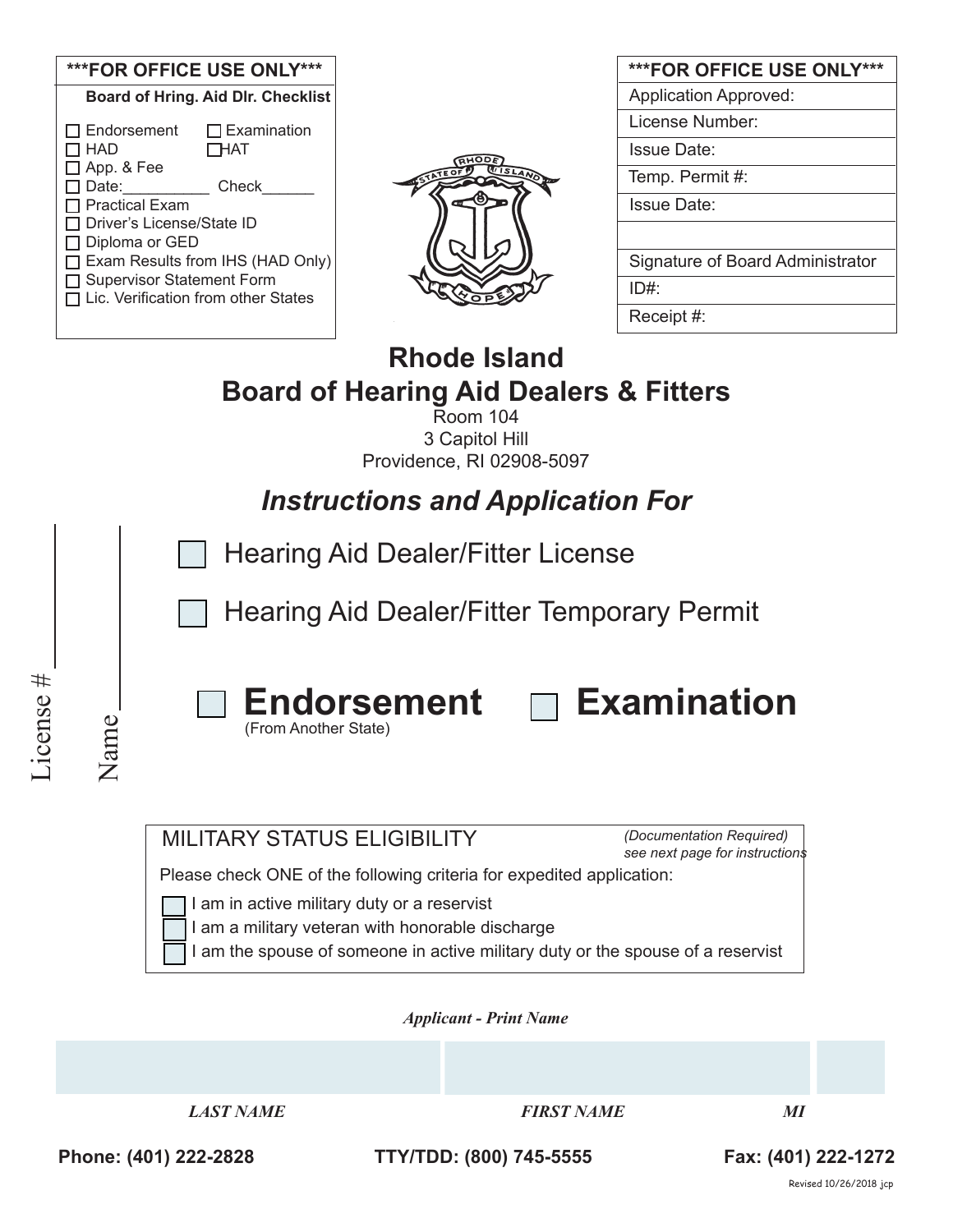# **LICENSURE REQUIREMENTS**

Completed Application with Cover Page - Applications are valid for 1 year from the day they are received at RIDOH. If you are not licensed within the year you must submit a new application.

Check or money order (preferred), made payable (in U.S. funds only) to the RI General Treasurer in the amount of **\$25.00** and attached to the upper left-hand corner of the first (Top) page of the application. THIS APPLICATION FEE IS NONREFUNDABLE.

A copy of a driver's license or state issued id.

A completed official record of high school diploma or GED.

Proof of successful completion of the National International Hearing Society (IHS) written exam administered by the Department/Board, OR if applicable Scores sent directly from the IHS to the Board.

Successful completion of practical examination administered by the Board.

If you have ever been licensed in another state, license verification(s) must be sent directly from the state(s) in which you hold or have held a license. (Interstate Verification Form included in this application can be used for that purpose)

If applying for expedited military status you must include one of the following: Leave Earning Statement (LES), Letter from Command, Copy of Orders or DD-214 showing honorable discharge.

#### Temporary Permit

If you wish to obtain a Temporary Permit in addition to the items listed above you must also submit a completed "Supervisor Statement for Temporary Permit Holder" (Form included in this application can be used for that purpose)

#### **Licensure Information**

Please visit the RIDOH website at **http://www.health.ri.gov/licenses** to Verify your license, download Rules and Regualtions/Laws for your profession, download change of address forms, other licensing forms or obtain our contact information. HEALTH will not, for any reason, accelerate the processing of one applicant at the ex pense of others.

#### **License Certificates**

RIDOH will be providing wallet license cards ONLY on issuance of licenses. If you wish to receive a license certificate, suitable for framing, please check the box below and attach a separate check in the amount of \$30.00 made payable to RI General Treasurer.

I would like to receive a license certificate. I have enclosed a separate check in the amount of \$30.00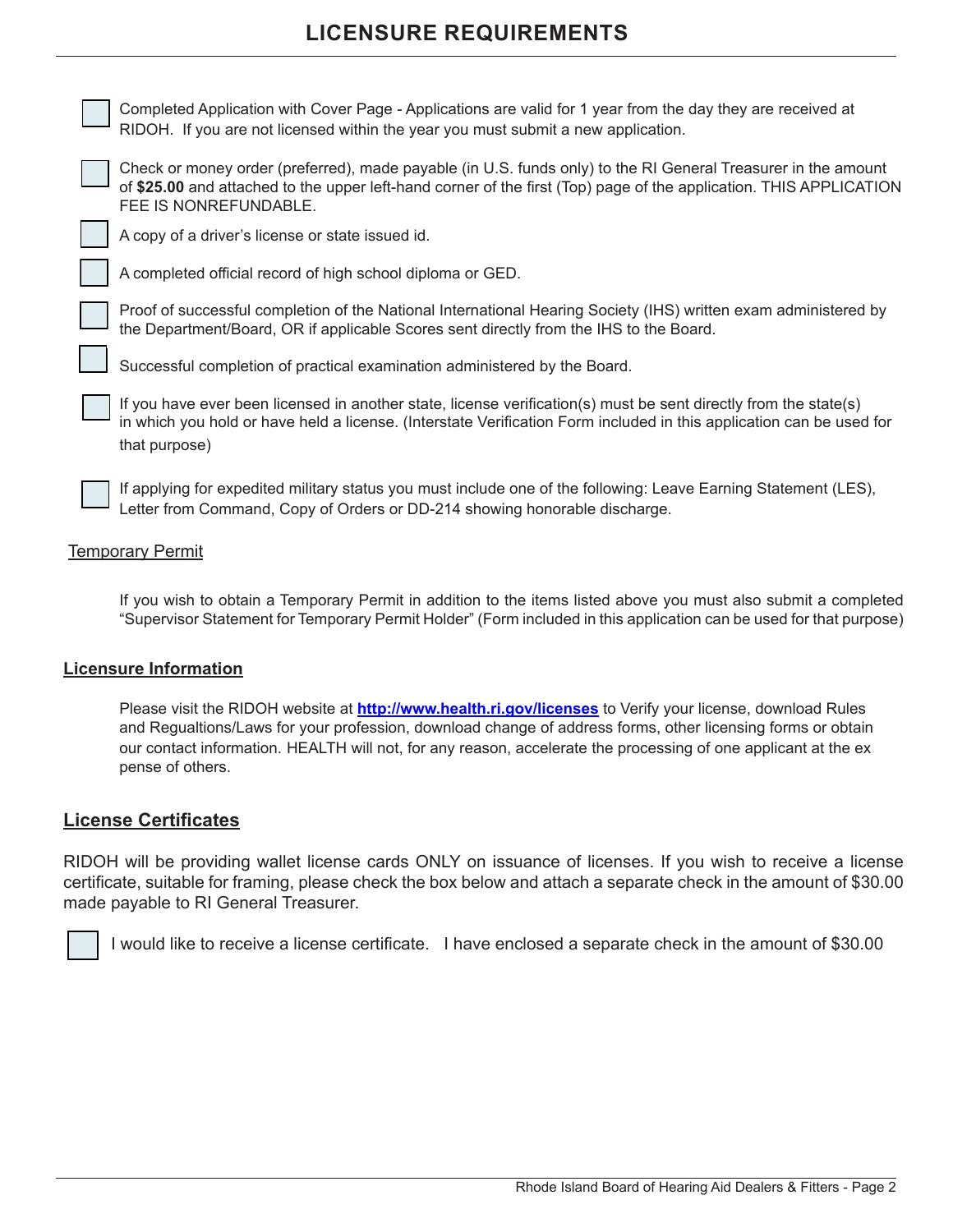

# **State of Rhode Island Board of Hearing Aid Dealers & Fitters**

Application for License/Temporary Permit as a Hearing Aid Dealer & Fitter

*Refer to the Application Instructions when completing these forms. Type or block print only. Do not use felt-tip pens.*

| 1. Name(s)                                                                                                                                                                                                                  |  |  |  |  |
|-----------------------------------------------------------------------------------------------------------------------------------------------------------------------------------------------------------------------------|--|--|--|--|
| Title (i.e., Mr., Mrs., Ms., etc.)<br>This is the name that<br>will be printed on your                                                                                                                                      |  |  |  |  |
| License/Permit/Cer-<br><b>First Name</b><br>tificate and reported                                                                                                                                                           |  |  |  |  |
| to those who inquire<br>about your License/<br>Middle Name                                                                                                                                                                  |  |  |  |  |
| Permit/Certificate. Do<br>not use nicknames, etc.                                                                                                                                                                           |  |  |  |  |
| Surname, (Last Name)                                                                                                                                                                                                        |  |  |  |  |
| Suffix (i.e., Jr., Sr., II, III)                                                                                                                                                                                            |  |  |  |  |
|                                                                                                                                                                                                                             |  |  |  |  |
| Maiden, if applicable<br>Name(s) under which originally licensed in another state, if different from above (First, Middle, Last).                                                                                           |  |  |  |  |
|                                                                                                                                                                                                                             |  |  |  |  |
| "Pursuant to Title 5, Chapter 76, of the Rhode Island General Laws, as<br>2. Social Security<br>amended, I attest that I have filed all applicable tax returns and paid all<br><b>Number</b><br>U.S. Social Security Number |  |  |  |  |
| taxes owed to the State of Rhode Island, and I understand that my Social<br>Security Number (SSN) will be transmitted to the Divison of Taxation to                                                                         |  |  |  |  |
| verify that no taxes are owed to the State."                                                                                                                                                                                |  |  |  |  |
| 3. Gender<br>Male<br>Female                                                                                                                                                                                                 |  |  |  |  |
| 4. Date of Birth<br>19                                                                                                                                                                                                      |  |  |  |  |
| Day<br>Year<br>Month                                                                                                                                                                                                        |  |  |  |  |
|                                                                                                                                                                                                                             |  |  |  |  |
| 5. Home                                                                                                                                                                                                                     |  |  |  |  |
| 1st Line Address (Apartment/Suite/Room Number, etc.)<br><b>Address</b><br>It is your responsibility                                                                                                                         |  |  |  |  |
| to notify the board of all<br>Second Line Address (Number and Street)<br>address changes.                                                                                                                                   |  |  |  |  |
| City<br><b>State</b><br>Zip Code                                                                                                                                                                                            |  |  |  |  |
|                                                                                                                                                                                                                             |  |  |  |  |
| Country, If NOT U.S.<br>Postal Code, If NOT U.S.                                                                                                                                                                            |  |  |  |  |
| Home Phone<br>Home Fax                                                                                                                                                                                                      |  |  |  |  |
| Email Address (Format for email address is Username@domain e.g. applicant@isp.com)                                                                                                                                          |  |  |  |  |
|                                                                                                                                                                                                                             |  |  |  |  |
| <b>6. Business</b><br>Name of Business/Work Location<br><b>Address</b>                                                                                                                                                      |  |  |  |  |
| (ONLY if it is                                                                                                                                                                                                              |  |  |  |  |
| <b>RELATED to</b><br>1st Line Address (Department/Suite/Room Number, etc.)<br>your license.)                                                                                                                                |  |  |  |  |
| Second Line Address (Number and Street)                                                                                                                                                                                     |  |  |  |  |
|                                                                                                                                                                                                                             |  |  |  |  |
| It is your responsibility<br>to notify the board of all                                                                                                                                                                     |  |  |  |  |
| State<br>address changes.<br>City<br>Zip Code                                                                                                                                                                               |  |  |  |  |
| This address will<br>Postal Code, If NOT U.S.<br>Country, If NOT U.S.<br>appear on the De-<br>partment of Health                                                                                                            |  |  |  |  |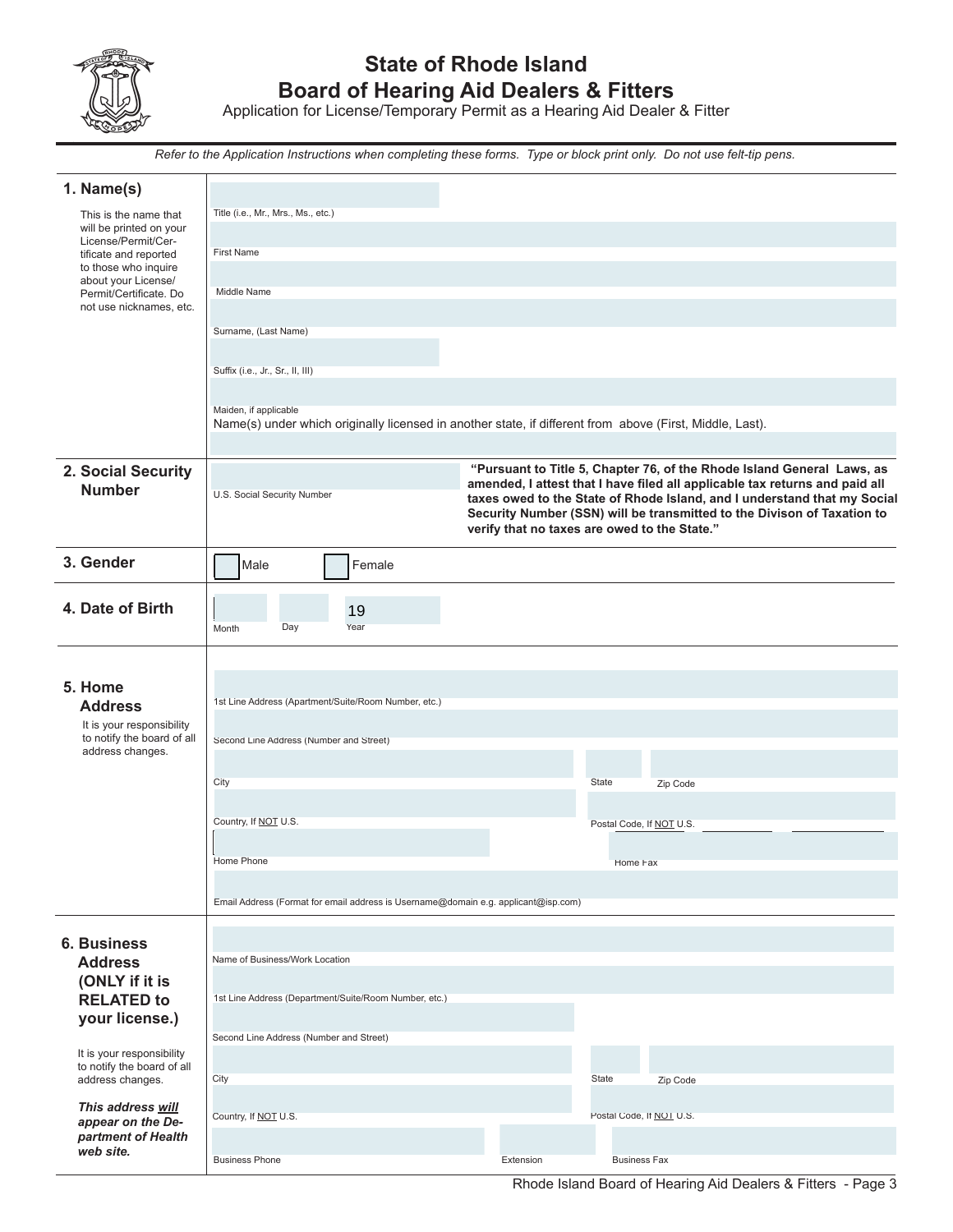| 7. Preferred<br><b>Mailing</b><br><b>Address</b>                                                                                                                                                                                                                 | Please use my Home Address as my preferred mailing address                                                                                                                                                                                                                                                                                           |  |  |  |
|------------------------------------------------------------------------------------------------------------------------------------------------------------------------------------------------------------------------------------------------------------------|------------------------------------------------------------------------------------------------------------------------------------------------------------------------------------------------------------------------------------------------------------------------------------------------------------------------------------------------------|--|--|--|
| Please check ONE                                                                                                                                                                                                                                                 | Please use my Business Address as my preferred mailing address                                                                                                                                                                                                                                                                                       |  |  |  |
| 8. Qualifying<br><b>Education</b><br>Please list the name<br>and information about<br>the school that you<br>attended that qualifies<br>you for this license.                                                                                                    | Type of School (University, College, Technical School, High School, etc.)<br>Name of School<br>Date Graduated:<br>Month<br>Year                                                                                                                                                                                                                      |  |  |  |
|                                                                                                                                                                                                                                                                  | Degree Received (Bachelor of Arts, Master of Science, Diploma, etc.)<br>Major                                                                                                                                                                                                                                                                        |  |  |  |
| 9. Other State<br>License(s)<br>Please answer the                                                                                                                                                                                                                | Yes<br>No<br>Have you ever held, or do you currently hold, a license in another state?                                                                                                                                                                                                                                                               |  |  |  |
| question and list<br>state(s), if applicable                                                                                                                                                                                                                     | If the answer to this question is "yes", enter all other state licenses in Question 10 (below):                                                                                                                                                                                                                                                      |  |  |  |
| 10. Licensure                                                                                                                                                                                                                                                    | State/Country:<br>State/Country:                                                                                                                                                                                                                                                                                                                     |  |  |  |
| List all states or<br>countries in which<br>you are now, or ever<br>have been licensed<br>to practice your                                                                                                                                                       | Active<br>Active<br>Inactive<br>Inactive                                                                                                                                                                                                                                                                                                             |  |  |  |
|                                                                                                                                                                                                                                                                  | Inactive<br>Active<br>Active<br>Inactive                                                                                                                                                                                                                                                                                                             |  |  |  |
| profession.                                                                                                                                                                                                                                                      | Active<br>Inactive<br>Active<br>Inactive                                                                                                                                                                                                                                                                                                             |  |  |  |
| 11. Criminal<br><b>Convictions</b><br>Respond to the<br>question at the top<br>of the section, then<br>list any criminal<br>conviction(s) in the<br>space provided.<br>If necessary, you<br>may continue on a<br>separate $8\frac{1}{2}$ x 11<br>sheet of paper. | Have you ever been convicted of a violation, plead Nolo Contendere, or<br>entered a plea bargain to any federal, state or local statute, regulation, or<br>No<br>Yes<br>ordinance or are any formal charges pending?<br>Abbreviation of State and Conviction <sup>1</sup> (e.g. CA - Illegal Possession of a Controlled Substance):<br>Month<br>Year |  |  |  |
| 12. Disciplinary<br><b>Questions</b><br>Check either Yes<br>or No for each<br>question.                                                                                                                                                                          | Has any Health Professional license, certificate, registration, or permit you<br>1.<br>No<br>Yes<br>hold or have held, been disciplined or are formal charges pending?<br>Have you ever been denied a license, certificate, registration or permit in<br>2.<br>No<br>Yes<br>any state?                                                               |  |  |  |
| Note: If you answer "Yes" to any question, you are required to furnish complete details, including date, place, reason and<br>disposition of the matter, on a separate sheet of paper.                                                                           |                                                                                                                                                                                                                                                                                                                                                      |  |  |  |
|                                                                                                                                                                                                                                                                  |                                                                                                                                                                                                                                                                                                                                                      |  |  |  |
|                                                                                                                                                                                                                                                                  |                                                                                                                                                                                                                                                                                                                                                      |  |  |  |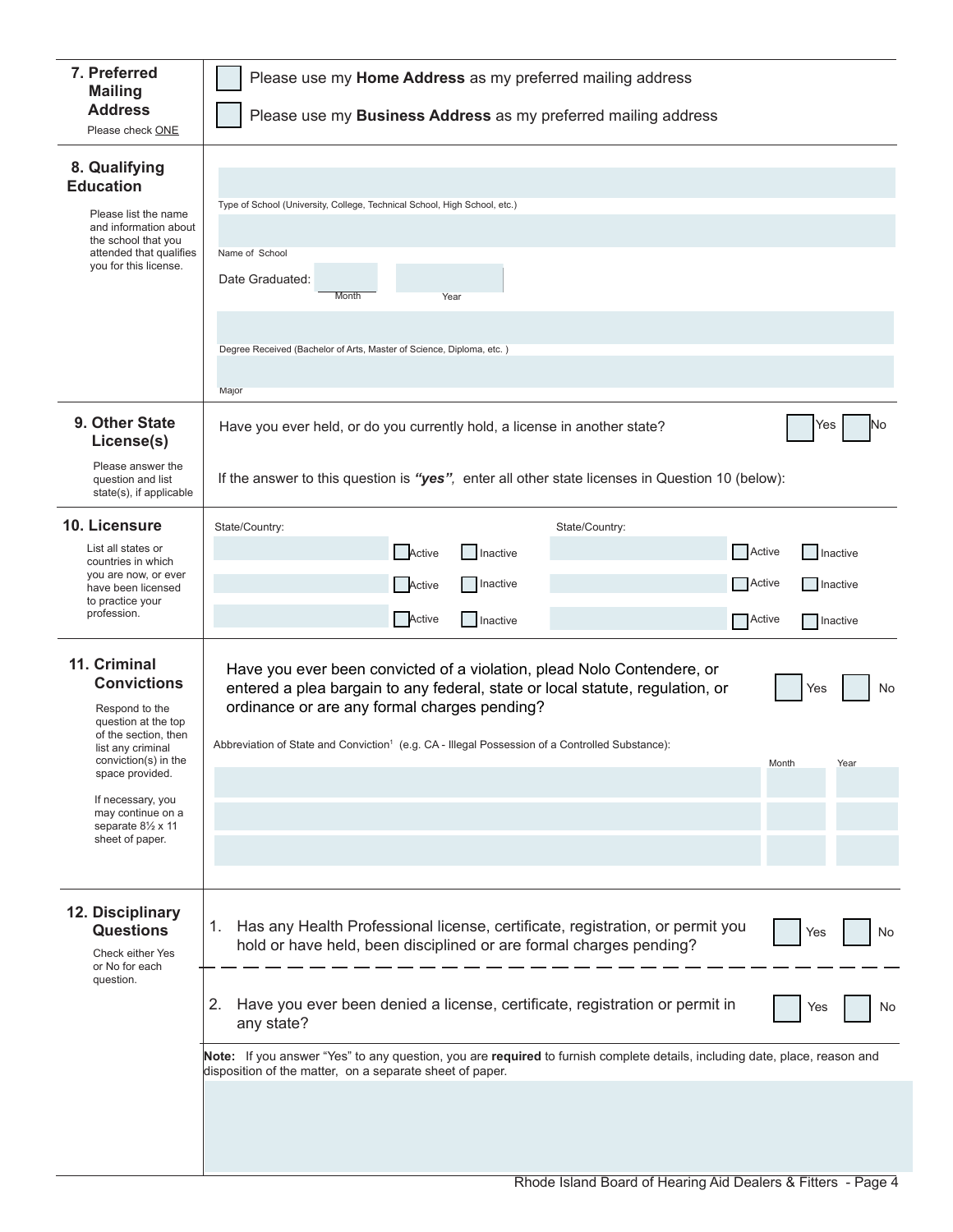#### **13. Affidavit of Applicant**

Complete this section and sign.

Make sure that you have completed all components accurately and completely.

I, a construction of the state of the being first duly sworn, depose and say that I am the person referred to in the foregoing application and supporting documents.

I have read carefully the questions in the foregoing application and have answered them completely, without reservations of any kind, and I declare under penalty of perjury that my answers and all statements made by me herein are true and correct. Should I furnish any false information in this application, I hereby agree that such act shall constitute cause for denial, suspension or revocation of my license/permit to practice as a Hearing Aid Dealer & Fitter in the State of Rhode Island.

I understand that this is a continuing application and that I have an affirmative duty to inform the Rhode Island Board of Hearing Aid Dealers & Fitters of any change in the answers to these questions after this application and this affidavit is signed.

Signature of Applicant **Example 20** The Signature (MM/DD/YY)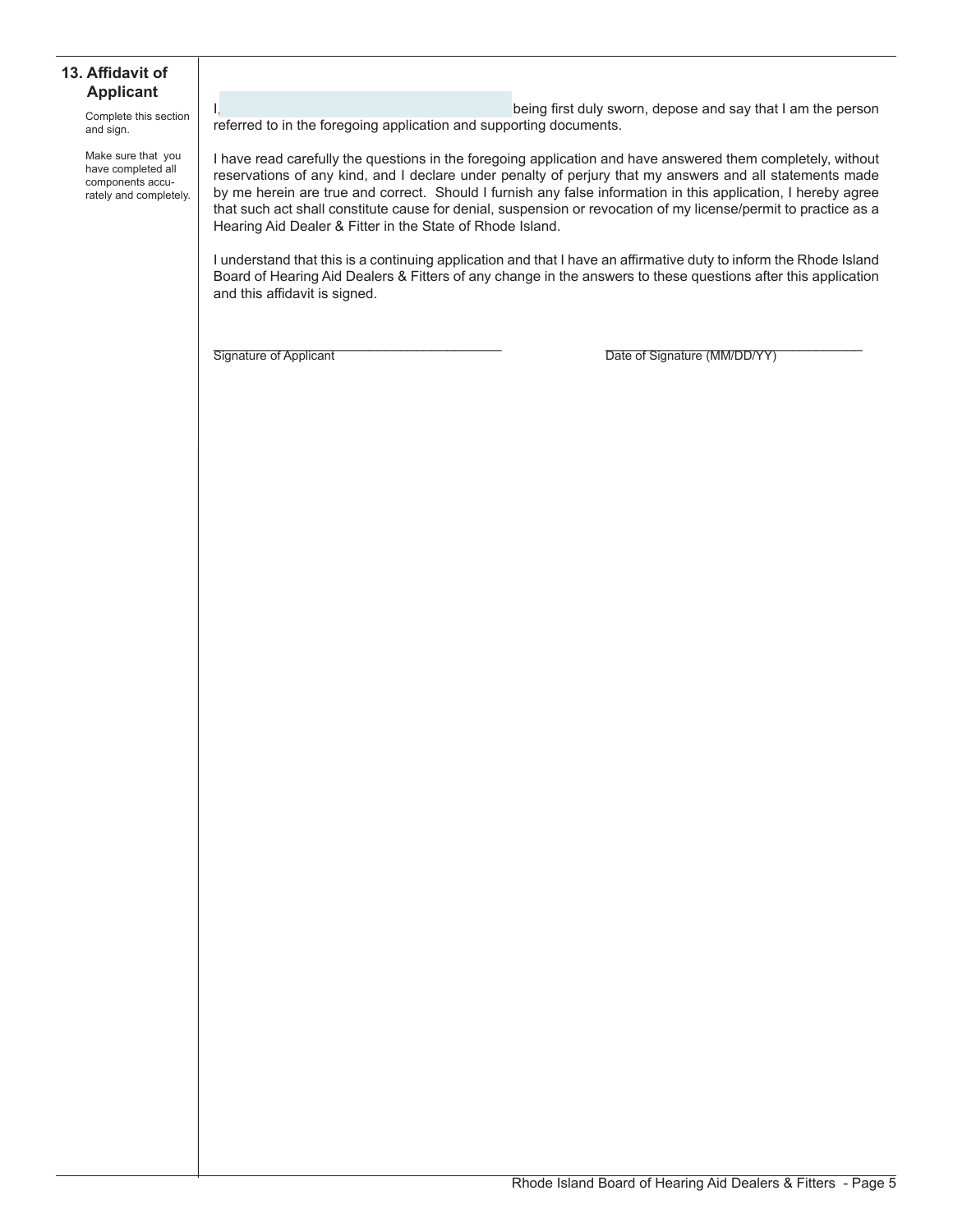

**Rhode Island Board of Hearing Aid Dealers & Fitters**

*Room 104, 3 Capitol Hill Providence, RI 02908-5097 (401) 222-2828*

### **INTERSTATE VERIFICATION FORM - OTHER STATE LICENSE(S)**

I am applying for a license to practice as a Hearing Aid Dealer & Fitter in the State of Rhode Island. The Rhode Island Board of Hearing Aid Dealers & Fitters requires that the following form be completed by the jurisdiction(s) in which I hold or have held a license. This constitutes authority for you to release all information in your files, favorable or otherwise, directly to the Rhode Island Board of Hearing Aid Dealers & Fitters at the above address.

Print/Type Full Name

Signature Date

Previous Names Used

Social Security Number Date of Birth

19

License Number Date Issued

| THIS SECTION TO BE COMPLETED BY THE HEARING AID DEALER BOARD                                                                                                                                          |                                        |  |  |
|-------------------------------------------------------------------------------------------------------------------------------------------------------------------------------------------------------|----------------------------------------|--|--|
| <b>Licensed by Examination?</b><br>Applicant has completed and passed the National Certification Exam:<br>$\Box$ Yes<br>No<br>∩ Yes<br>No<br>П<br>П                                                   |                                        |  |  |
| <b>Original Date Issued:</b><br><b>License Status:</b><br>$\Box$ Active<br>Inactive<br>Lapsed<br>$\mathsf{L}$                                                                                         | <b>Expiration Date:</b>                |  |  |
|                                                                                                                                                                                                       |                                        |  |  |
| Questions:<br>1. Has this licensee ever been investigated by your Board?                                                                                                                              | Yes<br>No<br>П<br>П                    |  |  |
| 2. Has this licensee incurred any disciplinary proceedings in your state, or is any action pending?                                                                                                   | No<br>Yes                              |  |  |
| 3. Has the applicant's license ever been denied, surrendered, reprimanded, suspended, revoked or placed<br>on probation?                                                                              | Yes<br>No<br>П                         |  |  |
| 4. Do you know of any information that may discredit this person?                                                                                                                                     | $\Box$ Yes<br>$\Box$ No                |  |  |
| If you answer "Yes" to questions 1-4, please provide a written explanation below, and attach a copy of all supporting documentation (e.g., Board order,<br>complaint, etc.).<br><b>Certification:</b> |                                        |  |  |
| Signature<br>Date                                                                                                                                                                                     |                                        |  |  |
| Type or Print Name                                                                                                                                                                                    | Please Affix<br><b>Board Seal Here</b> |  |  |
| Title                                                                                                                                                                                                 |                                        |  |  |
| Full Name of Licensing Board<br>Please return directly to the Board at the above address. Thank you for your prompt cooperation.                                                                      |                                        |  |  |